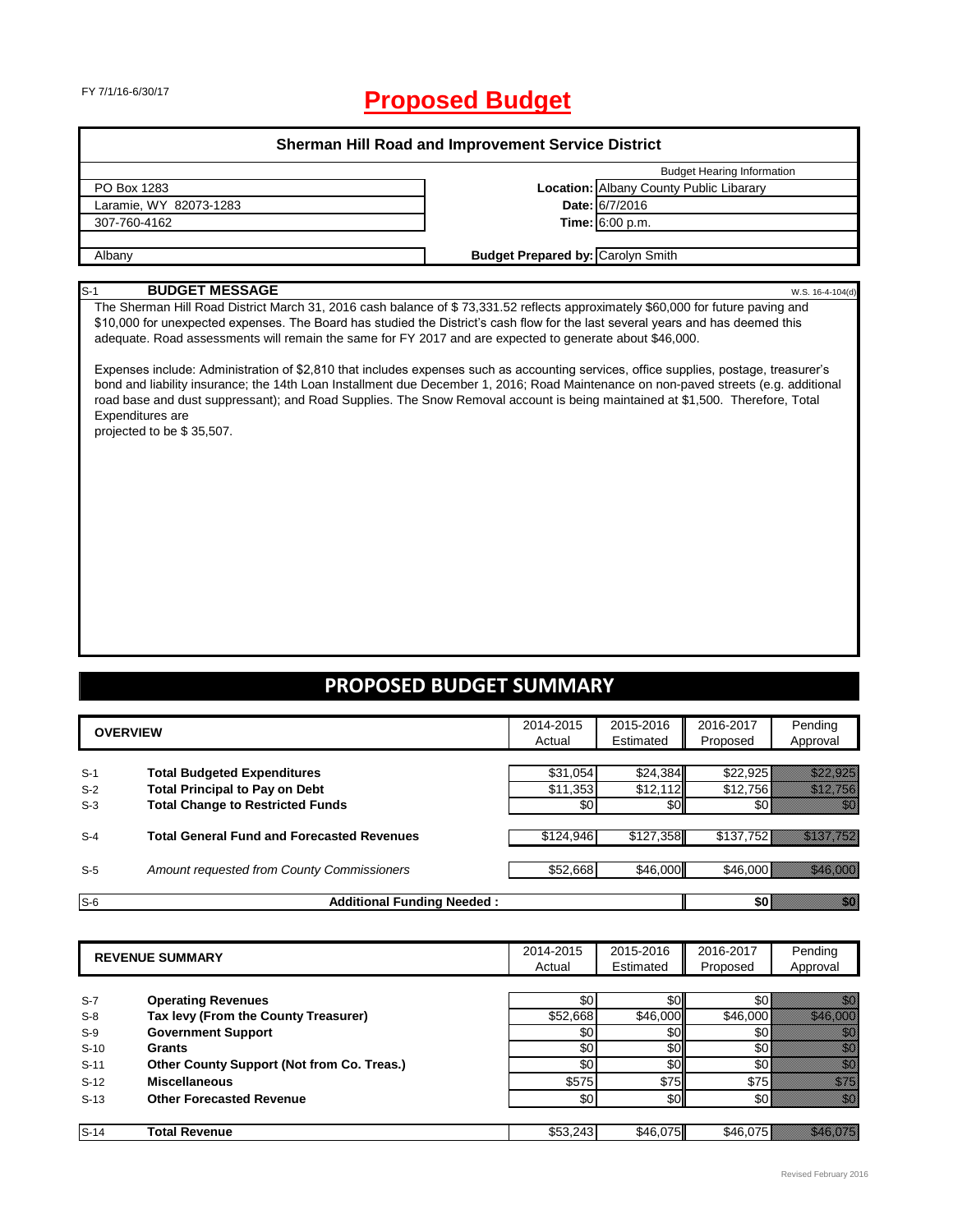|                  | FY 7/1/16-6/30/17                                         | Sherman Hill Road and Improvement Service District |                    |                    |                                                                                                                                                                                                                                 |
|------------------|-----------------------------------------------------------|----------------------------------------------------|--------------------|--------------------|---------------------------------------------------------------------------------------------------------------------------------------------------------------------------------------------------------------------------------|
|                  | <b>EXPENDITURE SUMMARY</b>                                | 2014-2015                                          | 2015-2016          | 2016-2017          | Pending                                                                                                                                                                                                                         |
|                  |                                                           | Actual                                             | Estimated          | Proposed           | Approval                                                                                                                                                                                                                        |
|                  |                                                           |                                                    |                    |                    |                                                                                                                                                                                                                                 |
| $S-15$           | <b>Capital Outlay</b>                                     | \$0                                                | \$0                | \$0                | en de la familie de la familie de la familie de la familie de la familie de la familie de la familie de la fam<br>Estat de la familie de la familie de la familie de la familie de la familie de la familie de la familie de la |
| $S-16$<br>$S-17$ | <b>Interest and Fees On Debt</b><br><b>Administration</b> | \$7,828<br>\$1,027                                 | \$7,069<br>\$4,095 | \$6,425<br>\$2,200 | <u>i karatanan di kacamatan di sebagai di kacamatan di kacamatan di kacamatan di kacamatan di kacamatan di kacam</u><br><u>Tillin Sa</u>                                                                                        |
| $S-18$           | <b>Operations</b>                                         | \$21,599                                           | \$12,620           | \$13,700           | <u>elitevat ko</u>                                                                                                                                                                                                              |
| $S-19$           | <b>Indirect Costs</b>                                     | \$600                                              | \$600              | \$600              | <u>tionalisest</u>                                                                                                                                                                                                              |
|                  |                                                           |                                                    |                    |                    |                                                                                                                                                                                                                                 |
| $S-20$           | <b>Total Expenditures</b>                                 | \$31,054                                           | \$24,384           | \$22,925           | <u>e de la construcción de la construcción de la construcción de la construcción de la construcción de la constru</u>                                                                                                           |
|                  | <b>DEBT SUMMARY</b>                                       | 2014-2015                                          | 2015-2016          | 2016-2017          | Pending                                                                                                                                                                                                                         |
|                  |                                                           | Actual                                             | Estimated          | Proposed           | Approval                                                                                                                                                                                                                        |
| $S-21$           | <b>Principal Paid on Debt</b>                             | \$11,353                                           | \$12,112           | \$12,756           | <u>e de la construcción de la construcción de la construcción de la construcción de la construcción de la constru</u>                                                                                                           |
|                  |                                                           | 2014-2015                                          | 2015-2016          | 2016-2017          | Pending                                                                                                                                                                                                                         |
|                  | <b>CASH AND INVESTMENTS</b>                               | Actual                                             | Estimated          | Proposed           | Approval                                                                                                                                                                                                                        |
| $S-22$           | TOTAL GENERAL FUNDS                                       | \$71,703                                           | \$81,283           | \$91,677           | an dhe an t-aiste                                                                                                                                                                                                               |
|                  |                                                           |                                                    |                    |                    |                                                                                                                                                                                                                                 |
|                  | <b>Summary of Reserve Funds</b>                           |                                                    |                    |                    |                                                                                                                                                                                                                                 |
| $S-23$           | <b>Beginning Balance in Reserve Accounts</b>              |                                                    |                    |                    |                                                                                                                                                                                                                                 |
| $S-24$           | a. Depreciation Reserve                                   | \$0                                                | \$0                | \$0                | e de la familie de la familie de la familie de la familie de la familie de la familie de la familie de la fami<br>Altre de la familie de la familie de la familie de la familie de la familie de la familie de la familie de la |
| $S-25$           | b. Other Reserve                                          | \$0                                                | \$0                | \$0                |                                                                                                                                                                                                                                 |
| $S-26$           | c. Emergency Reserve (Cash)                               | \$0                                                | \$0                | \$0                | en allegar<br>Albania<br>Albania                                                                                                                                                                                                |
|                  | Total Reserves (a+b+c)                                    | \$0                                                | \$0                | \$0                |                                                                                                                                                                                                                                 |
| $S-27$           | Amount to be added                                        |                                                    |                    |                    |                                                                                                                                                                                                                                 |
| $S-28$           | a. Depreciation Reserve                                   | \$0                                                | \$0                | \$0                | elli<br>Viited                                                                                                                                                                                                                  |
| $S-29$           | b. Other Reserve                                          | $\sqrt{6}$                                         | \$0                | \$0                | en en de la familie de la familie de la familie de la familie de la familie de la familie de la familie de la<br>Constitution de la familie de la familie de la familie de la familie de la familie de la familie de la familie |
| $S-30$           | c. Emergency Reserve (Cash)                               | \$0                                                | \$0                | \$0                | e de la composición de la composición de la composición de la composición de la composición de la composición<br>Altre de la composición de la composición de la composición de la composición de la composición de la composic |
|                  | Total to be added (a+b+c)                                 | $\sqrt{6}$                                         | \$0                | \$0                |                                                                                                                                                                                                                                 |
| $S-31$           | <b>Subtotal</b>                                           | \$0                                                | \$0                | \$0                | enne<br>Maria                                                                                                                                                                                                                   |
| $S-32$           | Less Total to be spent                                    | $\sqrt{6}$                                         | \$0                | \$0                | en de la filosofia<br>Altres de la filosofia                                                                                                                                                                                    |
| $S-33$           | <b>TOTAL RESERVES AT END OF FISCAL YEAR</b>               | \$0                                                | \$0                | \$0                | en en de la familie de la familie de la familie de la familie de la familie de la familie de la familie de la<br>Constitution de la familie de la familie de la familie de la familie de la familie de la familie de la familie |
|                  |                                                           |                                                    |                    |                    | <b>End of Summary</b>                                                                                                                                                                                                           |

*Budget Officer / District Official (if not same as "Submitted by")*

Date adopted by Special District

Laramie, WY 82073-1283 **DISTRICT ADDRESS:** PO Box 1283 **PREPARED BY:** Carolyn Smith

**DISTRICT PHONE:** 307-760-4162

*Form approved by Wyoming Department of Audit, Public Funds Division Prepared in compliance with the Uniform Municipal Fiscal Procedures Act (W.S. 16-4-101 through 124) as it applies.*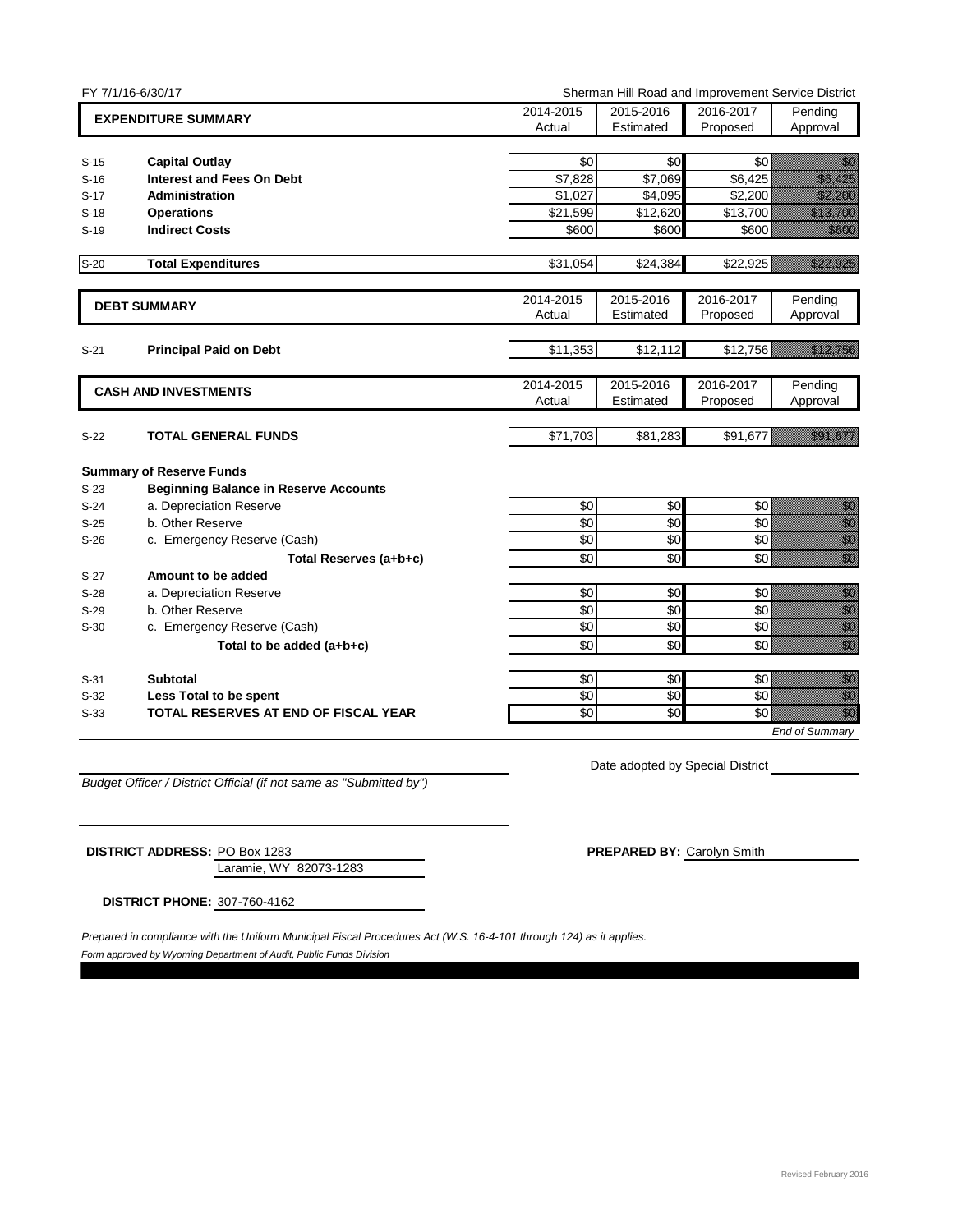## **Proposed Budget**

Sherman Hill Road and Improvement Service District

**NAME OF DISTRICT/BOARD**

**FYE** 6/30/2017

|           | <b>PROPERTY TAXES AND ASSESSMENTS</b>          |                             |                     |                        |                       |                                                                                                                                                                                                                                  |
|-----------|------------------------------------------------|-----------------------------|---------------------|------------------------|-----------------------|----------------------------------------------------------------------------------------------------------------------------------------------------------------------------------------------------------------------------------|
|           |                                                |                             |                     |                        |                       |                                                                                                                                                                                                                                  |
|           |                                                |                             | 2014-2015           | 2015-2016              | 2016-2017             | Pending                                                                                                                                                                                                                          |
|           |                                                |                             | Actual              | Estimated              | Proposed              | Approval                                                                                                                                                                                                                         |
| $R-1$     | <b>Property Taxes and Assessments Received</b> |                             |                     |                        |                       |                                                                                                                                                                                                                                  |
| $R - 1.1$ | Tax Levy (From the County Treasurer)           |                             | \$52,668            | \$46,000               | \$46,000              | <u> Martin Sara</u>                                                                                                                                                                                                              |
| $R-1.2$   | <b>Other County Support</b>                    |                             |                     |                        |                       |                                                                                                                                                                                                                                  |
|           |                                                |                             |                     |                        |                       |                                                                                                                                                                                                                                  |
|           | <b>FORECASTED REVENUE</b>                      |                             |                     |                        |                       |                                                                                                                                                                                                                                  |
|           |                                                |                             |                     |                        |                       |                                                                                                                                                                                                                                  |
|           |                                                |                             | 2014-2015<br>Actual | 2015-2016<br>Estimated | 2016-2017<br>Proposed | Pending                                                                                                                                                                                                                          |
| $R-2$     | <b>Revenues from Other Governments</b>         |                             |                     |                        |                       | Approval                                                                                                                                                                                                                         |
| $R - 2.1$ | State Aid                                      |                             |                     |                        |                       |                                                                                                                                                                                                                                  |
| $R-2.2$   | Additional County Aid (non-treasurer)          |                             |                     |                        |                       |                                                                                                                                                                                                                                  |
| $R - 2.3$ | City (or Town) Aid                             |                             |                     |                        |                       |                                                                                                                                                                                                                                  |
| $R - 2.4$ | Other (Specify)                                |                             |                     |                        |                       |                                                                                                                                                                                                                                  |
| $R-2.5$   | <b>Total Government Support</b>                |                             | $\overline{60}$     | \$0                    | $\overline{60}$       | <u>i Sa</u>                                                                                                                                                                                                                      |
| $R-3$     | <b>Operating Revenues</b>                      |                             |                     |                        |                       |                                                                                                                                                                                                                                  |
| $R - 3.1$ | <b>Customer Charges</b>                        |                             |                     |                        |                       |                                                                                                                                                                                                                                  |
| $R - 3.2$ | Sales of Goods or Services                     |                             |                     |                        |                       |                                                                                                                                                                                                                                  |
| $R - 3.3$ | <b>Other Assessments</b>                       |                             |                     |                        |                       |                                                                                                                                                                                                                                  |
| $R - 3.4$ | <b>Total Operating Revenues</b>                |                             | \$0                 | \$0                    | \$0                   | en de la familie de la familie de la familie de la familie de la familie de la familie de la familie de la fam<br>Constituit de la familie de la familie de la familie de la familie de la familie de la familie de la familie d |
| $R-4$     | <b>Grants</b>                                  |                             |                     |                        |                       |                                                                                                                                                                                                                                  |
| $R - 4.1$ | <b>Direct Federal Grants</b>                   |                             |                     |                        |                       |                                                                                                                                                                                                                                  |
| $R - 4.2$ | <b>Federal Grants thru State Agencies</b>      |                             |                     |                        |                       |                                                                                                                                                                                                                                  |
| $R - 4.3$ | <b>Grants from State Agencies</b>              |                             |                     |                        |                       |                                                                                                                                                                                                                                  |
| $R - 4.4$ | <b>Total Grants</b>                            |                             | \$0                 | \$0                    | \$0                   | en de la familie de la familie de la familie de la familie de la familie de la familie de la familie de la fam<br>Constituit de la familie de la familie de la familie de la familie de la familie de la familie de la familie d |
| $R-5$     | <b>Miscellaneous Revenue</b>                   |                             |                     |                        |                       |                                                                                                                                                                                                                                  |
| $R - 5.1$ | Interest                                       |                             | \$75                | \$75                   | \$75                  | <u>tionalist</u>                                                                                                                                                                                                                 |
| $R - 5.2$ | Other: Specify                                 | <b>From District Member</b> | \$500               |                        |                       |                                                                                                                                                                                                                                  |
| $R-5.3$   | Other: Additional                              |                             |                     |                        |                       |                                                                                                                                                                                                                                  |
| $R - 5.4$ | <b>Total Miscellaneous</b>                     |                             | \$575               | \$75                   | \$75                  | <u>ti k</u>                                                                                                                                                                                                                      |
| $R-5.5$   | <b>Total Forecasted Revenue</b>                |                             | \$575               | \$75                   | \$75                  | elling<br>Markov                                                                                                                                                                                                                 |
|           |                                                |                             |                     |                        |                       |                                                                                                                                                                                                                                  |
| $R-6$     | <b>Other Forecasted Revenue</b>                |                             |                     |                        |                       |                                                                                                                                                                                                                                  |
| $R - 6.1$ | a. Other past due-as estimated by Co. Treas.   |                             |                     |                        |                       |                                                                                                                                                                                                                                  |
| $R-6.2$   | b. Other forecasted revenue (specify):         |                             |                     |                        |                       |                                                                                                                                                                                                                                  |
| $R-6.3$   |                                                |                             |                     |                        |                       |                                                                                                                                                                                                                                  |
| $R-6.4$   |                                                |                             |                     |                        |                       |                                                                                                                                                                                                                                  |
| $R-6.5$   |                                                |                             |                     |                        |                       |                                                                                                                                                                                                                                  |
| $R-6.6$   | Total Other Forecasted Revenue (a+b)           |                             | \$0                 | \$0                    | \$0                   | en de la familie de la familie de la familie de la familie de la familie de la familie de la familie de la fam<br>Constitution de la familie de la familie de la familie de la familie de la familie de la familie de la familie |
|           |                                                |                             |                     |                        |                       |                                                                                                                                                                                                                                  |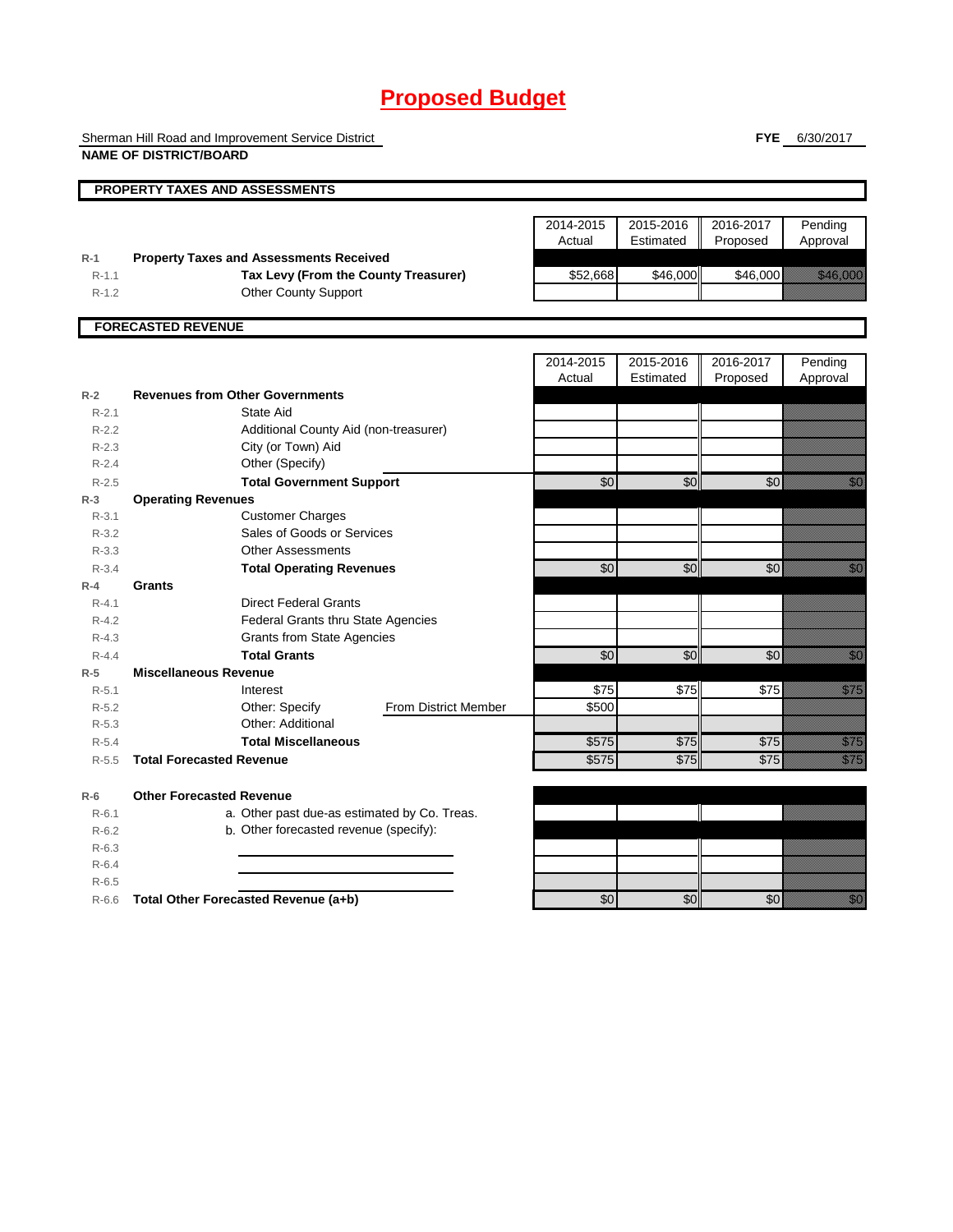### **CAPITAL OUTLAY BUDGET**

| $E-1$     | <b>Capital Outlay</b>       |                         |
|-----------|-----------------------------|-------------------------|
| $E - 1.1$ |                             | <b>Real Property</b>    |
| $F-12$    |                             | Vehicles                |
| $F-1.3$   |                             | <b>Office Equipment</b> |
| $F-14$    |                             | Other (Specify)         |
| $F-1.5$   |                             |                         |
| $F-16$    |                             |                         |
| $F-17$    |                             |                         |
| $F-1.8$   | <b>TOTAL CAPITAL OUTLAY</b> |                         |

| 2014-2015 | 2015-2016 | 2016-2017 | Pending  |
|-----------|-----------|-----------|----------|
| Actual    | Estimated | Proposed  | Approval |
|           |           |           |          |
|           |           |           |          |
|           |           |           |          |
|           |           |           |          |
|           |           |           |          |
|           |           |           |          |
|           |           |           |          |
|           |           |           |          |
|           |           |           |          |

### **ADMINISTRATION BUDGET**

| $E-2$     | <b>Personnel Services</b>            |                                 |  |  |
|-----------|--------------------------------------|---------------------------------|--|--|
| $E - 2.1$ |                                      | Administrator                   |  |  |
| $E - 2.2$ |                                      | Secretary                       |  |  |
| $E - 2.3$ |                                      | Clerical                        |  |  |
| $E - 2.4$ |                                      | Other (Specify)                 |  |  |
| $E - 2.5$ |                                      |                                 |  |  |
| $E - 2.6$ |                                      |                                 |  |  |
| $E - 2.7$ |                                      |                                 |  |  |
| $E-3$     | <b>Board Expenses</b>                |                                 |  |  |
| $E - 3.1$ |                                      | Travel                          |  |  |
| $E - 3.2$ |                                      | Mileage                         |  |  |
| $E - 3.3$ |                                      | Other (Specify)                 |  |  |
| $E - 3.4$ |                                      |                                 |  |  |
| $E - 3.5$ |                                      |                                 |  |  |
| $E - 3.6$ |                                      |                                 |  |  |
| $E-4$     | <b>Contractual Services</b>          |                                 |  |  |
| $E - 4.1$ |                                      | Legal                           |  |  |
| $E - 4.2$ |                                      | Accounting/Auditing             |  |  |
| $E - 4.3$ |                                      | Other (Specify)                 |  |  |
| $E - 4.4$ |                                      |                                 |  |  |
| $E - 4.5$ |                                      |                                 |  |  |
| $E - 4.6$ |                                      |                                 |  |  |
| $E-5$     | <b>Other Administrative Expenses</b> |                                 |  |  |
| $E - 5.1$ |                                      | <b>Office Supplies</b>          |  |  |
| $E - 5.2$ |                                      | Office equipment, rent & repair |  |  |
| $E - 5.3$ |                                      | Education                       |  |  |
| $E - 5.4$ |                                      | Registrations                   |  |  |
| $E - 5.5$ |                                      | Other (Specify)                 |  |  |
| $E - 5.6$ |                                      |                                 |  |  |
| $E - 5.7$ |                                      |                                 |  |  |
| $E - 5.8$ |                                      |                                 |  |  |
| $E-6$     | <b>TOTAL ADMINISTRATION</b>          |                                 |  |  |

|                          |                                      |                                 | 2014-2015 | 2015-2016        | 2016-2017 | Pending                                  |
|--------------------------|--------------------------------------|---------------------------------|-----------|------------------|-----------|------------------------------------------|
|                          |                                      |                                 | Actual    | Estimated        | Proposed  | Approval                                 |
| $\overline{\mathbf{r}}$  | <b>Personnel Services</b>            |                                 |           |                  |           |                                          |
| $E - 2.1$                |                                      | Administrator                   |           |                  |           |                                          |
| $E - 2.2$                |                                      | Secretary                       |           |                  |           |                                          |
| $E - 2.3$                |                                      | Clerical                        |           |                  |           |                                          |
| $E - 2.4$                |                                      | Other (Specify)                 |           |                  |           |                                          |
| $E - 2.5$                |                                      |                                 |           |                  |           |                                          |
| $E - 2.6$                |                                      |                                 |           |                  |           |                                          |
| $E-2.7$                  |                                      |                                 |           |                  |           |                                          |
| $\overline{\phantom{0}}$ | <b>Board Expenses</b>                |                                 |           |                  |           |                                          |
| $E - 3.1$                |                                      | Travel                          |           |                  |           |                                          |
| $E - 3.2$                |                                      | Mileage                         |           |                  |           |                                          |
| $E - 3.3$                |                                      | Other (Specify)                 |           |                  |           |                                          |
| $E - 3.4$                |                                      |                                 |           |                  |           |                                          |
| $E - 3.5$                |                                      |                                 |           |                  |           |                                          |
| $E - 3.6$                |                                      |                                 |           |                  |           |                                          |
| ļ.                       | <b>Contractual Services</b>          |                                 |           |                  |           |                                          |
| $E - 4.1$                |                                      | Legal                           |           |                  |           |                                          |
| $E - 4.2$                |                                      | Accounting/Auditing             |           | \$780<br>\$2,125 | \$1,500   | <u>tionalised</u>                        |
| $E - 4.3$                |                                      | Other (Specify)                 |           |                  |           |                                          |
| $E - 4.4$                |                                      |                                 |           |                  |           |                                          |
| $E-4.5$                  |                                      |                                 |           |                  |           |                                          |
| $E - 4.6$                |                                      |                                 |           |                  |           |                                          |
| $\overline{\phantom{a}}$ | <b>Other Administrative Expenses</b> |                                 |           |                  |           |                                          |
| $E - 5.1$                |                                      | Office Supplies                 |           | \$247<br>\$1,970 | \$700     | <u>till framförfattar i störfattar f</u> |
| $E - 5.2$                |                                      | Office equipment, rent & repair |           |                  |           |                                          |
| $E - 5.3$                |                                      | Education                       |           |                  |           |                                          |
| $E - 5.4$                |                                      | Registrations                   |           |                  |           |                                          |
| $E - 5.5$                |                                      | Other (Specify)                 |           |                  |           |                                          |
| $E - 5.6$                |                                      |                                 |           |                  |           |                                          |
| $E - 5.7$                |                                      |                                 |           |                  |           |                                          |
| $E - 5.8$                |                                      |                                 |           |                  |           |                                          |
| ì                        | <b>TOTAL ADMINISTRATION</b>          |                                 | \$1,027   | \$4,095          | \$2,200   | a a an am an t-                          |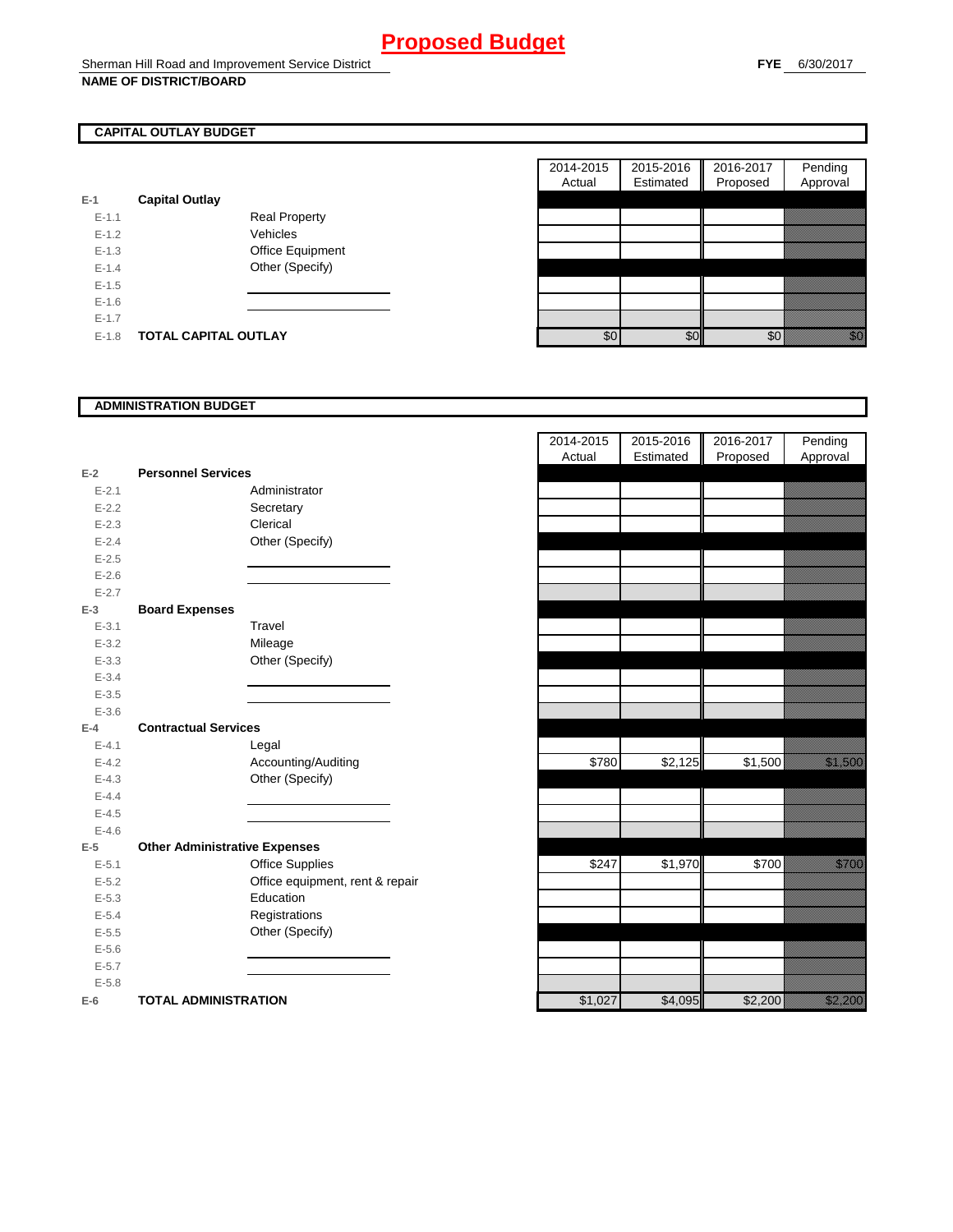### **Proposed Budget**

Sherman Hill Road and Improvement Service District

### **OPERATIONS BUDGET**

|           |                                        | nuuai    |          | Lournature   1 Toposur | nppioval                                                                                                                                                                                                                        |
|-----------|----------------------------------------|----------|----------|------------------------|---------------------------------------------------------------------------------------------------------------------------------------------------------------------------------------------------------------------------------|
| $E-7$     | <b>Personnel Services</b>              |          |          |                        |                                                                                                                                                                                                                                 |
| $E - 7.1$ | Wages--Operations                      |          |          |                        |                                                                                                                                                                                                                                 |
| $E - 7.2$ | <b>Service Contracts</b>               |          |          |                        |                                                                                                                                                                                                                                 |
| $E - 7.3$ | Other (Specify)                        |          |          |                        |                                                                                                                                                                                                                                 |
| $E - 7.4$ |                                        |          |          |                        |                                                                                                                                                                                                                                 |
| $E - 7.5$ |                                        |          |          |                        |                                                                                                                                                                                                                                 |
| $E - 7.6$ |                                        |          |          |                        |                                                                                                                                                                                                                                 |
| $E-8$     | <b>Travel</b>                          |          |          |                        |                                                                                                                                                                                                                                 |
| $E - 8.1$ | Mileage                                |          |          |                        |                                                                                                                                                                                                                                 |
| $E-8.2$   | Other (Specify)                        |          |          |                        |                                                                                                                                                                                                                                 |
| $E - 8.3$ |                                        |          |          |                        |                                                                                                                                                                                                                                 |
| $E - 8.4$ |                                        |          |          |                        |                                                                                                                                                                                                                                 |
| $E - 8.5$ |                                        |          |          |                        |                                                                                                                                                                                                                                 |
| $E-9$     | <b>Operating supplies (List)</b>       |          |          |                        |                                                                                                                                                                                                                                 |
| $E-9.1$   | Road Supplies                          | \$619    | \$509    | \$600                  | <u>i serialistika pa</u>                                                                                                                                                                                                        |
| $E-9.2$   |                                        |          |          |                        |                                                                                                                                                                                                                                 |
| $E-9.3$   |                                        |          |          |                        |                                                                                                                                                                                                                                 |
| $E-9.4$   |                                        |          |          |                        |                                                                                                                                                                                                                                 |
| $E-9.5$   |                                        |          |          |                        |                                                                                                                                                                                                                                 |
| $E-10$    | <b>Program Services (List)</b>         |          |          |                        |                                                                                                                                                                                                                                 |
| $E-10.1$  | Road Maintenance                       | \$19,580 | \$10,161 | \$10,650               | a katalunggal sa katalunggal sa katalunggal sa katalunggal sa katalunggal sa katalunggal sa katalunggal sa kat                                                                                                                  |
| $E-10.2$  |                                        |          |          |                        |                                                                                                                                                                                                                                 |
| $E-10.3$  |                                        |          |          |                        |                                                                                                                                                                                                                                 |
| $E-10.4$  |                                        |          |          |                        |                                                                                                                                                                                                                                 |
| $E-10.5$  |                                        |          |          |                        |                                                                                                                                                                                                                                 |
| $E-11$    | <b>Contractual Arrangements (List)</b> |          |          |                        |                                                                                                                                                                                                                                 |
| $E-11.1$  | Snow Removal                           | \$450    | \$1,000  | \$1,500                | <u>i ka</u>                                                                                                                                                                                                                     |
| $E-11.2$  | Mowing                                 | \$950    | \$950    | \$950                  | <u>ti ka</u>                                                                                                                                                                                                                    |
| $E-11.3$  |                                        |          |          |                        |                                                                                                                                                                                                                                 |
| $E-11.4$  |                                        |          |          |                        |                                                                                                                                                                                                                                 |
| $E-11.5$  |                                        |          |          |                        |                                                                                                                                                                                                                                 |
| $E-12$    | <b>Other operations (Specify)</b>      |          |          |                        |                                                                                                                                                                                                                                 |
| $E-12.1$  |                                        |          |          |                        |                                                                                                                                                                                                                                 |
| $E-12.2$  |                                        |          |          |                        |                                                                                                                                                                                                                                 |
| $E-12.3$  |                                        |          |          |                        |                                                                                                                                                                                                                                 |
| $E-12.4$  |                                        |          |          |                        |                                                                                                                                                                                                                                 |
| $E-12.5$  |                                        |          |          |                        |                                                                                                                                                                                                                                 |
| $E-13$    | <b>TOTAL OPERATIONS</b>                | \$21,599 | \$12,620 | \$13,700               | a katalunggal katalunggal katalunggal katalunggal katalunggal katalunggal katalunggal katalunggal katalunggal<br>Katalunggal katalunggal katalunggal katalunggal katalunggal katalunggal katalunggal katalunggal katalunggal ka |

|                             |                                                | 2014-2015 | 2015-2016 | 2016-2017 | Pending                                                |
|-----------------------------|------------------------------------------------|-----------|-----------|-----------|--------------------------------------------------------|
|                             |                                                | Actual    | Estimated | Proposed  | Approval                                               |
| $\overline{7}$<br>$E - 7.1$ | <b>Personnel Services</b><br>Wages--Operations |           |           |           |                                                        |
| $E - 7.2$                   | <b>Service Contracts</b>                       |           |           |           |                                                        |
| $E - 7.3$                   | Other (Specify)                                |           |           |           |                                                        |
| $E - 7.4$                   |                                                |           |           |           |                                                        |
| $E - 7.5$                   |                                                |           |           |           |                                                        |
| $E - 7.6$                   |                                                |           |           |           |                                                        |
| 8                           | <b>Travel</b>                                  |           |           |           |                                                        |
| $E-8.1$                     | Mileage                                        |           |           |           |                                                        |
| $E-8.2$                     | Other (Specify)                                |           |           |           |                                                        |
| $E-8.3$                     |                                                |           |           |           |                                                        |
| $E - 8.4$                   |                                                |           |           |           |                                                        |
| $E - 8.5$                   |                                                |           |           |           |                                                        |
| 9                           | <b>Operating supplies (List)</b>               |           |           |           |                                                        |
| $E-9.1$                     | Road Supplies                                  | \$619     | \$509     | \$600     | <u>tionalisest</u>                                     |
| $E-9.2$                     |                                                |           |           |           |                                                        |
| $E-9.3$                     |                                                |           |           |           |                                                        |
| $E-9.4$                     |                                                |           |           |           |                                                        |
| $E-9.5$                     |                                                |           |           |           |                                                        |
| 10 <sub>1</sub>             | <b>Program Services (List)</b>                 |           |           |           |                                                        |
| $E-10.1$                    | Road Maintenance                               | \$19,580  | \$10,161  | \$10,650  | a katika kalendari ya katika mwaka wa 1979.<br>Marejeo |
| $E-10.2$                    |                                                |           |           |           |                                                        |
| $E-10.3$                    |                                                |           |           |           |                                                        |
| $E-10.4$                    |                                                |           |           |           |                                                        |
| $E-10.5$                    |                                                |           |           |           |                                                        |
| $11 -$                      | <b>Contractual Arrangements (List)</b>         |           |           |           |                                                        |
| $E-11.1$                    | Snow Removal                                   | \$450     | \$1,000   | \$1,500   | <u> Karlin Sarajan (</u>                               |
| $E-11.2$                    | Mowing                                         | \$950     | \$950     | \$950     | <u>ti ka</u>                                           |
| $E-11.3$                    |                                                |           |           |           |                                                        |
| $E-11.4$                    |                                                |           |           |           |                                                        |
| $E-11.5$                    |                                                |           |           |           |                                                        |
| 12                          | <b>Other operations (Specify)</b>              |           |           |           |                                                        |
| $E-12.1$<br>$E-12.2$        |                                                |           |           |           |                                                        |
| $E-12.3$                    |                                                |           |           |           |                                                        |
| $E-12.4$                    |                                                |           |           |           |                                                        |
| $E-12.5$                    |                                                |           |           |           |                                                        |
| $42 -$                      | TOTAL ODED ATIONS                              | 221500    | 012.820   | 0.12,700  | <u>Martin Carl</u>                                     |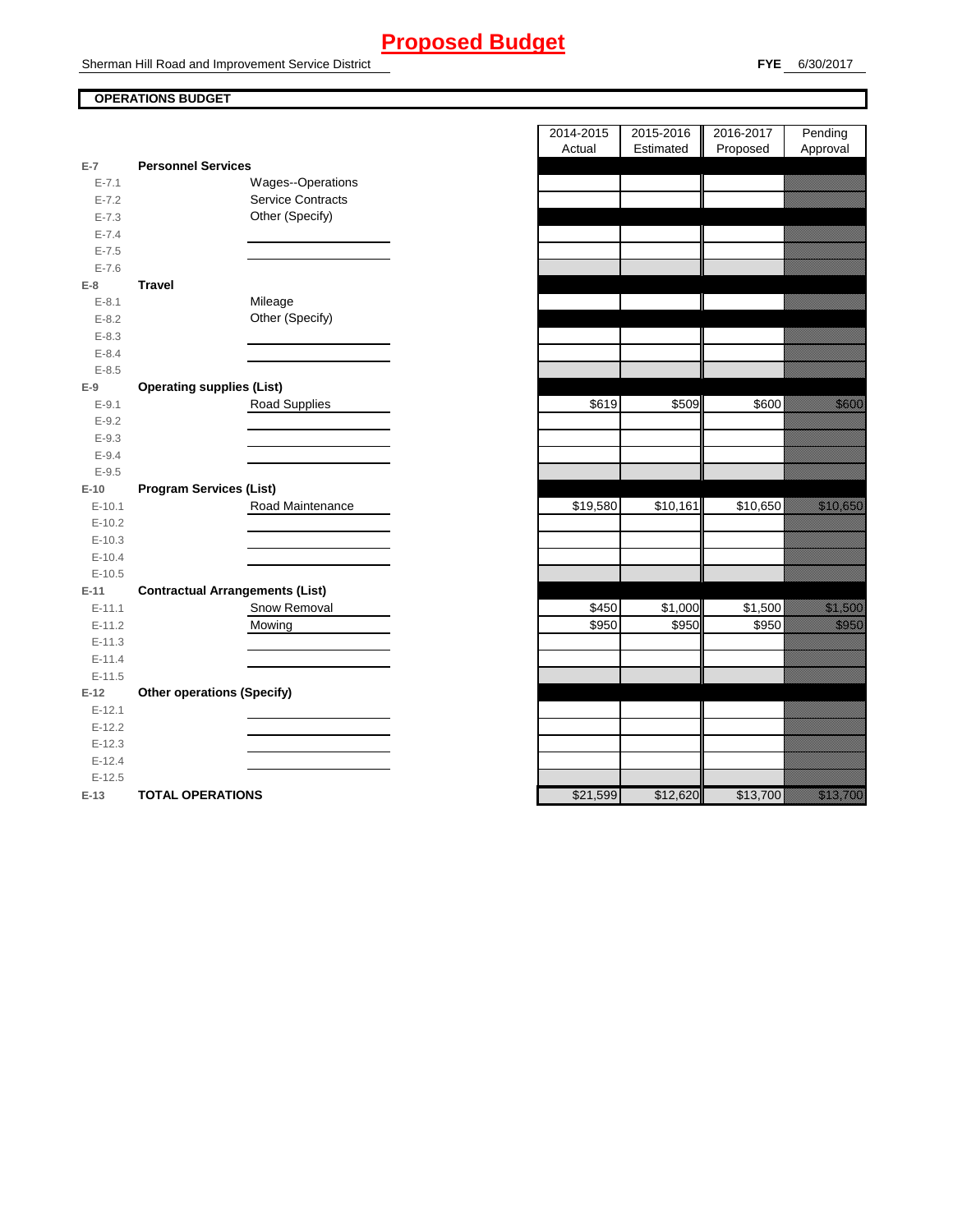### **Proposed Budget**

Sherman Hill Road and Improvement Service District

### **INDIRECT COSTS BUDGET**

|          |                              |       |       | .     | . .          |
|----------|------------------------------|-------|-------|-------|--------------|
| $E-14$   | <b>Insurance</b>             |       |       |       |              |
| $E-14.1$ | Liability                    | \$500 | \$500 | \$500 | <u>ti ka</u> |
| $E-14.2$ | Buildings and vehicles       |       |       |       |              |
| $E-14.3$ | Equipment                    |       |       |       |              |
| $E-14.4$ | Other (Specify)              |       |       |       |              |
| $E-14.5$ | Bonding-Treasurer            | \$100 | \$100 | \$100 | <u>ti ka</u> |
| $E-14.6$ |                              |       |       |       |              |
| $E-14.7$ |                              |       |       |       |              |
| $E-15$   | Indirect payroll costs:      |       |       |       |              |
| $E-15.1$ | FICA (Social Security) taxes |       |       |       |              |
| $E-15.2$ | <b>Workers Compensation</b>  |       |       |       |              |
| $E-15.3$ | <b>Unemployment Taxes</b>    |       |       |       |              |
| $E-15.4$ | Retirement                   |       |       |       |              |
| $E-15.5$ | <b>Health Insurance</b>      |       |       |       |              |
| $E-15.6$ | Other (Specify)              |       |       |       |              |
| $E-15.7$ |                              |       |       |       |              |
| $E-15.8$ |                              |       |       |       |              |
| $E-15.9$ |                              |       |       |       |              |
| $E-16$   | <b>Depreciation Expenses</b> |       |       |       |              |
| $E-17$   | <b>TOTAL INDIRECT COSTS</b>  | \$600 | \$600 | \$600 | <u>ti ka</u> |

|          |                              | 2014-2015 | 2015-2016 | 2016-2017 | Pending           |
|----------|------------------------------|-----------|-----------|-----------|-------------------|
|          |                              | Actual    | Estimated | Proposed  | Approval          |
| 14       | <b>Insurance</b>             |           |           |           |                   |
| $E-14.1$ | Liability                    | \$500     | \$500     | \$500     | <u> Karlin Sa</u> |
| $E-14.2$ | Buildings and vehicles       |           |           |           |                   |
| $E-14.3$ | Equipment                    |           |           |           |                   |
| $E-14.4$ | Other (Specify)              |           |           |           |                   |
| $E-14.5$ | Bonding-Treasurer            | \$100     | \$100     | \$100     | <u>ti ka</u>      |
| $E-14.6$ |                              |           |           |           |                   |
| $E-14.7$ |                              |           |           |           |                   |
| 15       | Indirect payroll costs:      |           |           |           |                   |
| $E-15.1$ | FICA (Social Security) taxes |           |           |           |                   |
| $E-15.2$ | <b>Workers Compensation</b>  |           |           |           |                   |
| $E-15.3$ | <b>Unemployment Taxes</b>    |           |           |           |                   |
| $E-15.4$ | Retirement                   |           |           |           |                   |
| $E-15.5$ | Health Insurance             |           |           |           |                   |
| $E-15.6$ | Other (Specify)              |           |           |           |                   |
| $E-15.7$ |                              |           |           |           |                   |
| $E-15.8$ |                              |           |           |           |                   |
| $E-15.9$ |                              |           |           |           |                   |
| 16       | <b>Depreciation Expenses</b> |           |           |           |                   |
| 17       | <b>TOTAL INDIRECT COSTS</b>  | \$600     | \$600     | \$600     | <u>ti ka</u>      |

### **DEBT SERVICE BUDGET**

|         |                           | 2014-2015 | 2015-2016 2016-2017 |          | Pending                     |
|---------|---------------------------|-----------|---------------------|----------|-----------------------------|
|         |                           | Actual    | Estimated           | Proposed | Approval                    |
| $D-1$   | <b>Debt Service</b>       |           |                     |          |                             |
| $D-1.1$ | Principal                 | \$11.353  | \$12.112            | \$12.756 | <u> Harristan Sarajan (</u> |
| $D-1.2$ | Interest                  | \$7.828   | \$7.069             | \$6.425  | Missier (d. 1999)           |
| $D-1.3$ | Fees                      |           |                     |          |                             |
| $D-2$   | <b>TOTAL DEBT SERVICE</b> | \$19,181  | \$19,181            | \$19,181 | <u> Hillingen i Sta</u>     |